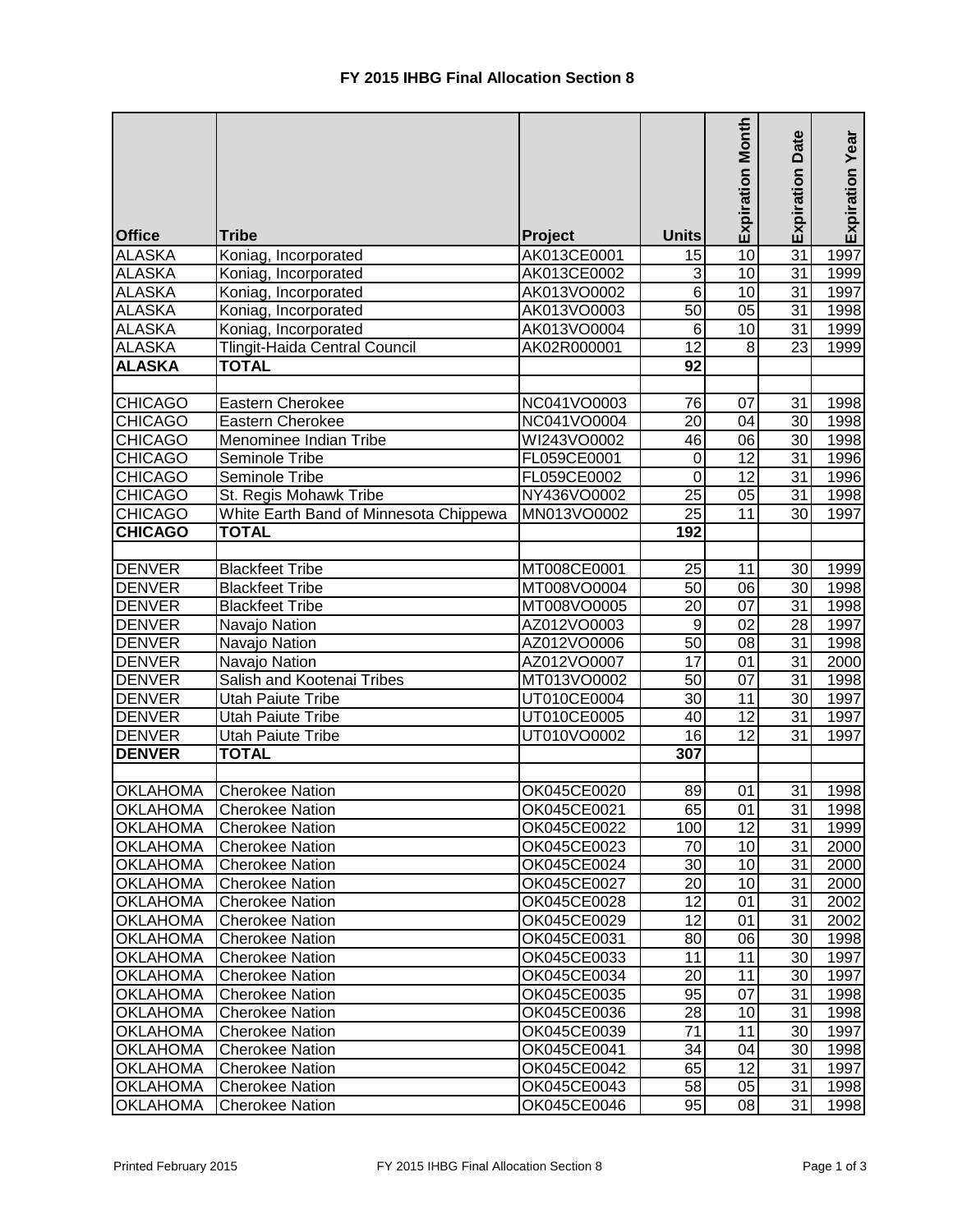|                                    |                        |                            |                 | Month           | Date            |                 |
|------------------------------------|------------------------|----------------------------|-----------------|-----------------|-----------------|-----------------|
|                                    |                        |                            |                 |                 |                 | Expiration Year |
|                                    |                        |                            |                 |                 |                 |                 |
|                                    |                        |                            |                 |                 |                 |                 |
|                                    |                        |                            |                 | Expiration      | Expiration      |                 |
| <b>Office</b>                      | <b>Tribe</b>           | <b>Project</b>             | <b>Units</b>    |                 |                 |                 |
| <b>OKLAHOMA</b>                    | <b>Cherokee Nation</b> | OK045CE0047                | 100             | 08              | $\overline{31}$ | 1998            |
| <b>OKLAHOMA</b>                    | <b>Cherokee Nation</b> | OK045VO0001                | 4               | 06              | 30              | 1999            |
| <b>OKLAHOMA</b>                    | <b>Cherokee Nation</b> | OK045VO0002                | 29              | 12              | 31              | 1997            |
| <b>OKLAHOMA</b>                    | <b>Cherokee Nation</b> | OK045VO0003                | 11              | 12              | 31              | 1997            |
| <b>OKLAHOMA</b>                    | <b>Cherokee Nation</b> | OK045VO0004                | 6               | 08              | 31              | 1998            |
| <b>OKLAHOMA</b>                    | <b>Cherokee Nation</b> | OK045VO0005                | 37              | 03              | 31              | 1998            |
| <b>OKLAHOMA</b>                    | <b>Cherokee Nation</b> | OK045VO0005                | 9               | 08              | 31              | 1998            |
| <b>OKLAHOMA</b>                    | <b>Cherokee Nation</b> | OK045VO0006                | 35              | 09              | 30              | 2000            |
| <b>OKLAHOMA</b>                    | <b>Cherokee Nation</b> | OK045VO0007                | 35              | 08              | 31              | 1998            |
| <b>OKLAHOMA</b>                    | <b>Cherokee Nation</b> | OK045VO0007                | 42              | 09              | 30              | 2000            |
| <b>OKLAHOMA</b>                    | <b>Cherokee Nation</b> | OK045VO0009                | 6               | 11              | 30              | 1997            |
| <b>OKLAHOMA</b>                    | <b>Cherokee Nation</b> | OK045VO0010                | $6\phantom{1}6$ | 11              | 30              | 1997            |
| <b>OKLAHOMA</b>                    | <b>Cherokee Nation</b> | OK045VO0011                | 48              | 06              | 30              | 1998            |
| <b>OKLAHOMA</b>                    | <b>Cherokee Nation</b> | OK045VO0012                | 14              | 10              | 31              | 1998            |
| <b>OKLAHOMA</b>                    | <b>Cherokee Nation</b> | OK045VO0013                | 5               | 10              | 31              | 1998            |
| <b>OKLAHOMA</b>                    | <b>Cherokee Nation</b> | OK045VO0014                | 46              | 12              | 31              | 1999            |
| <b>OKLAHOMA</b>                    | <b>Cherokee Nation</b> | OK045VO0015                | 10              | $\overline{12}$ | 31              | 1999            |
| <b>OKLAHOMA</b>                    | <b>Cherokee Nation</b> | OK045VO0016                | 13              | 12              | 31              | 1999            |
| <b>OKLAHOMA</b>                    | <b>Cherokee Nation</b> | OK045VO0018                | 30              | 08              | 31              | 1998            |
| <b>OKLAHOMA</b>                    | <b>Cherokee Nation</b> | OK045VO0048                | $\overline{30}$ | 10              | 31              | 1998            |
| <b>OKLAHOMA</b>                    | Chickasaw              | OK047CE0021                | 12              | 01              | 31              | 2002            |
| <b>OKLAHOMA</b>                    | Chickasaw              | OK047CE0022                | 12              | 01              | 31              | 2002            |
| <b>OKLAHOMA</b>                    | Chickasaw              | OK047CE0023                | $\overline{21}$ | 01              | 31              | 2003            |
| <b>OKLAHOMA</b>                    | Chickasaw              | OK047CE0026                | 20              | 12              | 31              | 1997            |
| <b>OKLAHOMA</b>                    | Chickasaw              | OK047CE0031                | 5               | 11              | 30              | 1997            |
| <b>OKLAHOMA</b>                    | Chickasaw              | OK047CE0033                | 82              | 10              | 31              | 1997            |
| <b>OKLAHOMA</b>                    | Chickasaw              | OK047CE0034                | 48              | 06              | 30              | 1998            |
| <b>OKLAHOMA</b>                    | Chickasaw              | OK047CE0035                | 129             | 08              | 31              | 1998            |
| <b>OKLAHOMA</b>                    | Chickasaw              | OK047CE0036                | 15              | 08              | 31              | 1998            |
| <b>OKLAHOMA</b>                    | Chickasaw              | OK047CE0037                | 40              | 12              | 31              | 1997            |
| <b>OKLAHOMA</b>                    | Chickasaw              | OK047CE0039                | 4               | $\overline{08}$ | $\overline{31}$ | 1998            |
| OKLAHOMA                           | Chickasaw              | OK047VO0008                | $\overline{7}$  | 12              | 31              | 1997            |
| <b>OKLAHOMA</b>                    | Chickasaw              | OK047VO0009                |                 | 12              | 31              | 1997            |
| <b>OKLAHOMA</b>                    | Chickasaw              | OK047VO0010                | 6               | 12              | 31              | 1997            |
| <b>OKLAHOMA</b>                    | Chickasaw              | OK047VO0011                | 20              | 02              | 28              | 1998            |
| <b>OKLAHOMA</b>                    | Chickasaw              | OK047VO0012                | $\overline{5}$  | 11              | 30 <sup>1</sup> | 1997            |
| <b>OKLAHOMA</b>                    | Chickasaw              | OK047VO0013                | 4               | 11              | 30 <sup>1</sup> | 1997            |
| <b>OKLAHOMA</b>                    | Chickasaw              | OK047VO0014                | 4               | 11              | 30 <sup>1</sup> | 1997            |
| <b>OKLAHOMA</b>                    |                        | OK047VO0015                | 3               | 11              | 30 <sup>1</sup> | 1997            |
| <b>OKLAHOMA</b>                    | Chickasaw<br>Chickasaw | OK047VO0016                | 5               | 11              | 30 <sub>l</sub> | 1997            |
| <b>OKLAHOMA</b>                    |                        | OK047VO0017                | 63              | 06              | 30 <sub>l</sub> | 1998            |
| <b>OKLAHOMA</b>                    | Chickasaw              |                            |                 | 06              | 30 <sub>l</sub> |                 |
| <b>OKLAHOMA</b>                    | Chickasaw              | OK047VO0018                | 60<br>25        | 08              |                 | 1998            |
|                                    | <b>Choctaw Nation</b>  | OK049CE0006                |                 |                 | 31              | 1998            |
| <b>OKLAHOMA</b>                    | <b>Choctaw Nation</b>  | OK049CE0009                | 14              | 02              | 28              | 2002            |
| <b>OKLAHOMA</b><br><b>OKLAHOMA</b> | <b>Choctaw Nation</b>  | OK049CE0010<br>OK049CE0011 | 10              | 02<br>11        | 28              | 2002            |
| <b>OKLAHOMA</b>                    | <b>Choctaw Nation</b>  |                            | 96              | 09              | 30 <sub>l</sub> | 1997            |
|                                    | <b>Choctaw Nation</b>  | OK049CE0012                | 168             |                 | 30 <sub>l</sub> | 1998            |